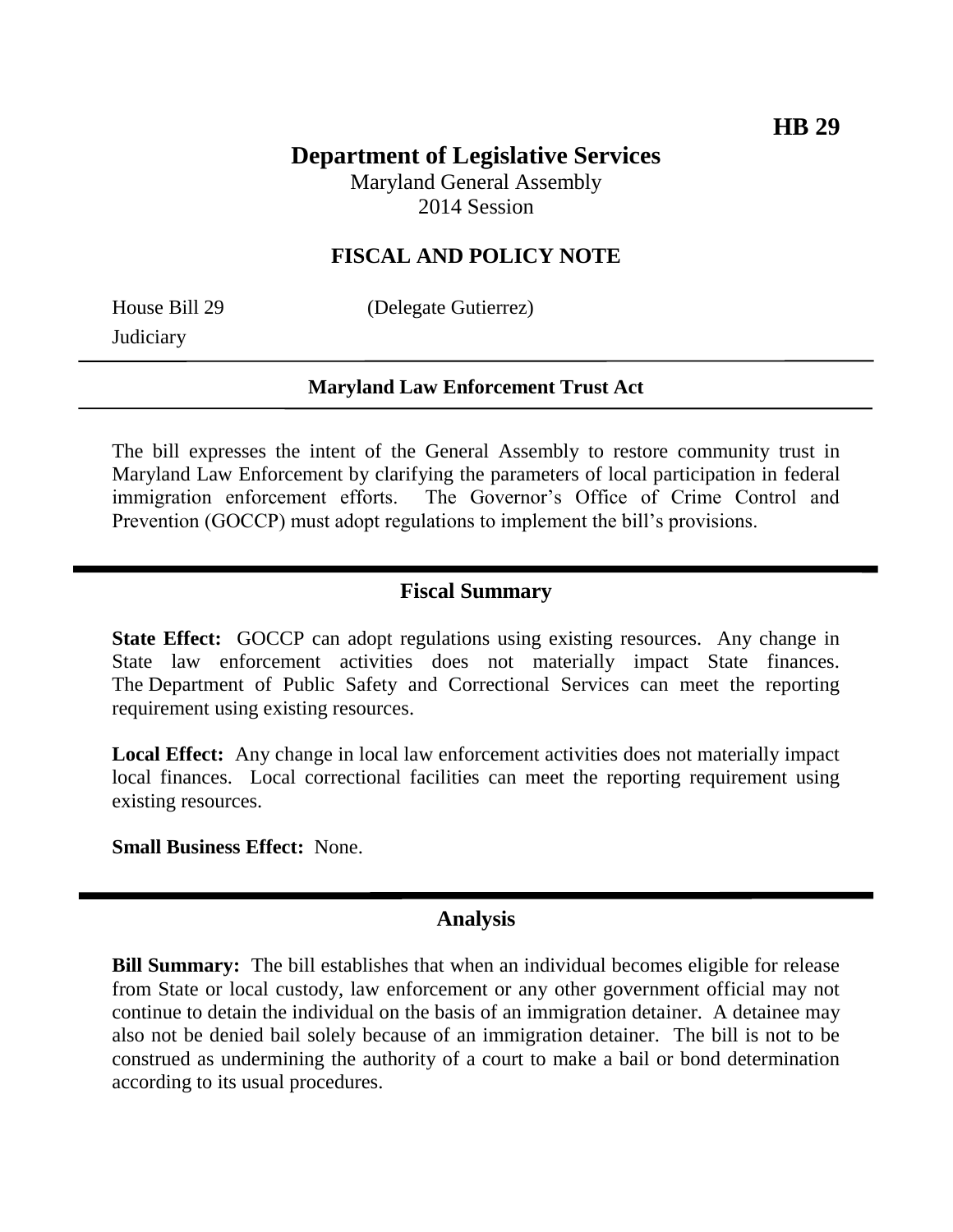The bill prohibits a law enforcement official from stopping, arresting, searching, or detaining an individual for the purpose of investigating a suspected immigration violation or based on an administrative warrant in the National Crime Information Center database. A law enforcement official may not inquire into the immigration status or place of birth of an arrestee or victim of a crime. A law enforcement agency may not make an inmate available for an interview by a federal immigration agent unless (1) the inmate is given a meaningful opportunity to have counsel present; (2) the inmate signs a written consent form; and (3) the interview does not take place prior to the inmate's first appearance in court.

Once every year, each State and local correctional facility must issue a report detailing (1) the number of individuals held on immigration detainers; (2) the number of days each individual who was held on an immigration detainer was held past the date the individual was eligible for release on State charges; (3) the reason for the arrest of each individual held on an immigration detainer; and (4) the number of individuals ultimately transferred to the custody of federal immigration authorities.

**Current Law/Background:** While immigration is controlled by federal law, the U.S. Department of Homeland Security (DHS) and the U.S. Immigration, Customs, and Enforcement Division (ICE) have begun to look to state and local law enforcement agencies as allies and as additional resources. For example, in March 2008, DHS launched the Secure Communities program. Under the program, participating correctional facilities submit the fingerprints of arrestees into traditional criminal databases and immigration databases, such as the U.S. Visitor and Immigrant Status Indicator Technology Program and the Automated Biometric Identification System. If the database indicates that the arrestee matches a record for an individual with an immigration violation, ICE and local law enforcement are automatically notified. ICE then reviews the case and the arrestee's immigration status and determines what action it wishes to take. In these cases, ICE often issues a detainer. All of Maryland's 24 jurisdictions participate in the Secure Communities program. Local law enforcement agencies (even agencies that do not participate in Secure Communities) may contact ICE to verify if there is an outstanding detainer of an individual if an individual self reports information relevant to the individual's immigration status.

However, federal law does not mandate that state and local law enforcement agencies become involved in immigration efforts. The Office of the Attorney General of Maryland issued a letter of advice in the fall of 2013 pertaining specifically to immigration detainers. Such detainers are notices sent from ICE to state or local law enforcement agencies that request the agency to continue to hold the person named in the detainer for up to 48 hours past the date that the individual is otherwise eligible for release. The letter noted that relevant federal regulations specify that the detainer is a

HB 29/ Page 2